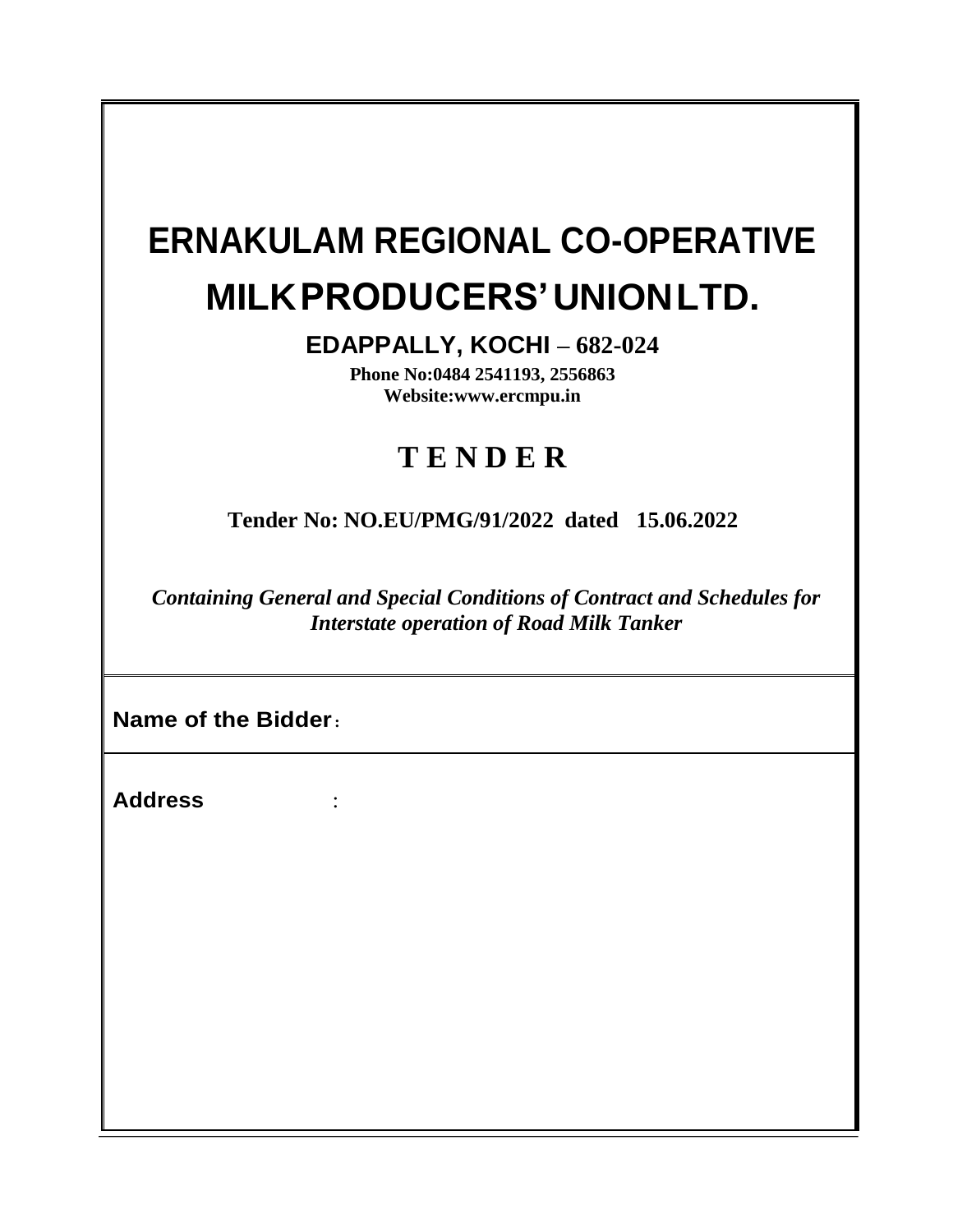# **CONTENTS OF TENDER DOCUMENT**

| Sl.<br>No.     | <b>ITEM</b>                                               | Page No: |
|----------------|-----------------------------------------------------------|----------|
| 1              | <b>Form of Tender</b>                                     |          |
| $\overline{2}$ | <b>General information about Tender</b>                   | 2        |
| 3              | <b>Schedule I-Technical Details of</b><br><b>Bidder</b>   | 3        |
| 4              | <b>General and Special Conditions of</b><br><b>Tender</b> | 4-8      |
| 5              | <b>Schedule II - Rate Bid Format</b><br>for R.M.T.        | q        |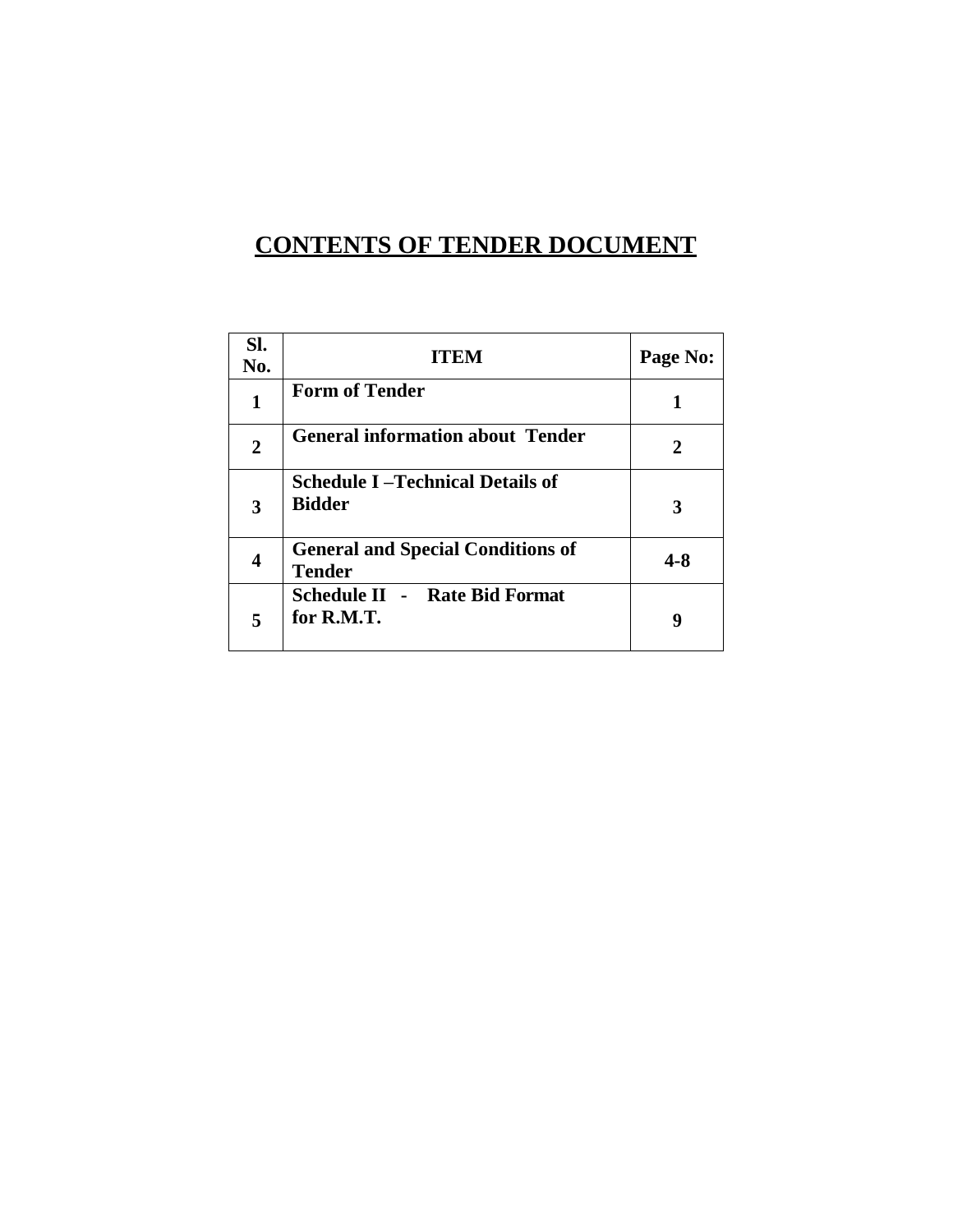# **1. FORM OF TENDER**

To,

The Managing Director, ERCMPU Ltd, Edappally, Kochi – 682 024.

Sir,

In response to Tender notice number EU/PMG/91/2022 dated 15.06.2022 of Ernakulam Regional Co-operative Milk Producers Union Ltd, I/We hereby tender to execute the transportation work referred to and described in the general and special conditions of contract and attached schedule in accordance with the annexed, at the rates quoted in the schedule.

| I/We am/are remitting / have separately remitted the required amount of |  |  |  |  |  |                                               |
|-------------------------------------------------------------------------|--|--|--|--|--|-----------------------------------------------|
|                                                                         |  |  |  |  |  | as Earnest Money Deposit, vide receipt/DD No: |
| dated                                                                   |  |  |  |  |  |                                               |

Yours Faithfully,

Signature :........................

Date: ............................... (Name & address)

…………………………… …………………………… ...……………….......

# To be scored off wherever necessary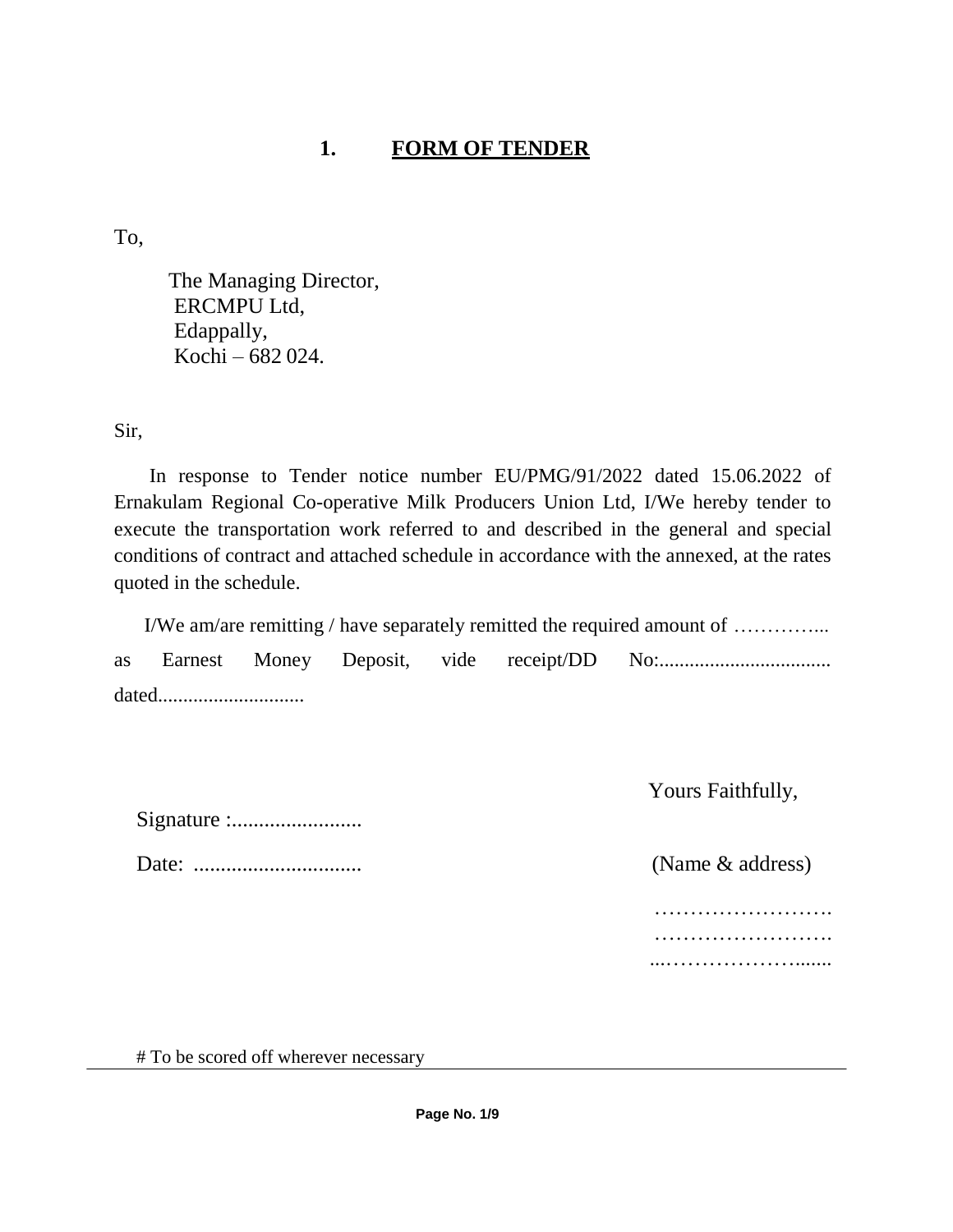## **2. General information about Tender**

| <b>Tender Documents Relating to</b>                            | Road Milk Tankers (insulated) of 15/20 TON<br>capacity for transportation of milk from out state to<br>Dairies within Kerala.                  |  |  |  |
|----------------------------------------------------------------|------------------------------------------------------------------------------------------------------------------------------------------------|--|--|--|
| Cost of Tender form                                            | ₹500/- inclusive of Tax.                                                                                                                       |  |  |  |
| E.M.D. per Road Milk Tanker<br>(R.M.T.)                        | ₹20000/-                                                                                                                                       |  |  |  |
| Security Deposit for successful Bidder                         | ₹400000/- per 15 KL R.M.T and<br>₹500000/- per 20 KL R.M.T                                                                                     |  |  |  |
| Last Date For Receipt of filled up<br><b>Tender Documents.</b> | 2.00 pm on 30.06.2022                                                                                                                          |  |  |  |
| Tender Documents Duly Filled in to<br>be sent to               | Regional<br>Managing Director, Ernakulam<br>Co-operative Milk Producers' Union<br>Ltd,<br>Edappally P.O, Kochi - 682 024                       |  |  |  |
| Date and Place of Tender<br>Opening                            | On 30.06.2022 at 2.30 pm<br>Ernakulam Regional Co-op Milk Producers' Union<br>Ltd, Edappally P.O, Kochi -682 024.<br>Tel. 0484 2556863,2541193 |  |  |  |

#### **Important Points to note:**

- 1. Requirement of tankers 15 KL 8 No's(Eight) and 20 KL 8 NO's (Eight)
- 2. One Tender Form can be used to quote for any number of tankers. But EMD
	- @ ` 20000/- per tanker shall be remitted for each tanker.
- 3. The Tender schedules are to be filled in carefully and no column should be left blank. The Bidder shall put his signature on all the places wherever required in the tender document.
- 4. The duly filled up Tender form should be sealed in separate covers duly **super- scribed** and the envelope containing should be clearly addressed to the Managing Director, Ernakulam Regional Cooperative Milk Producers' Union Ltd, Edappally P.O, Kochi – 682 024 and submitted within the due date and time. Ernakulam Regional Cooperative Milk Producers' Union Ltd will not take any responsibility for any delay in receipt or non-receipt of the bidding document if it is sent by post.
- 5. The cost of tender form is Rs 500/- and can be obtained directly by paying cash on any working day between 10.30 a.m and 3.00 p.m during the period between 16.06.2022 and 29.06.2022 and up to 1.00 p.m on 30.06.2022. Tender forms can also be downloaded from our website, in that case a DD for Rs.500/- from any Nationalized Bank in favour of Managing Director, ERCMPU Ltd to be accomplished along with the filled tender towards the cost of tender form.
- NOTE: Road Milk Tanker Insulated means Milk Tanks made of Stainless Steel material of quality 304/316 grade, inner and outer shell with proper insulation.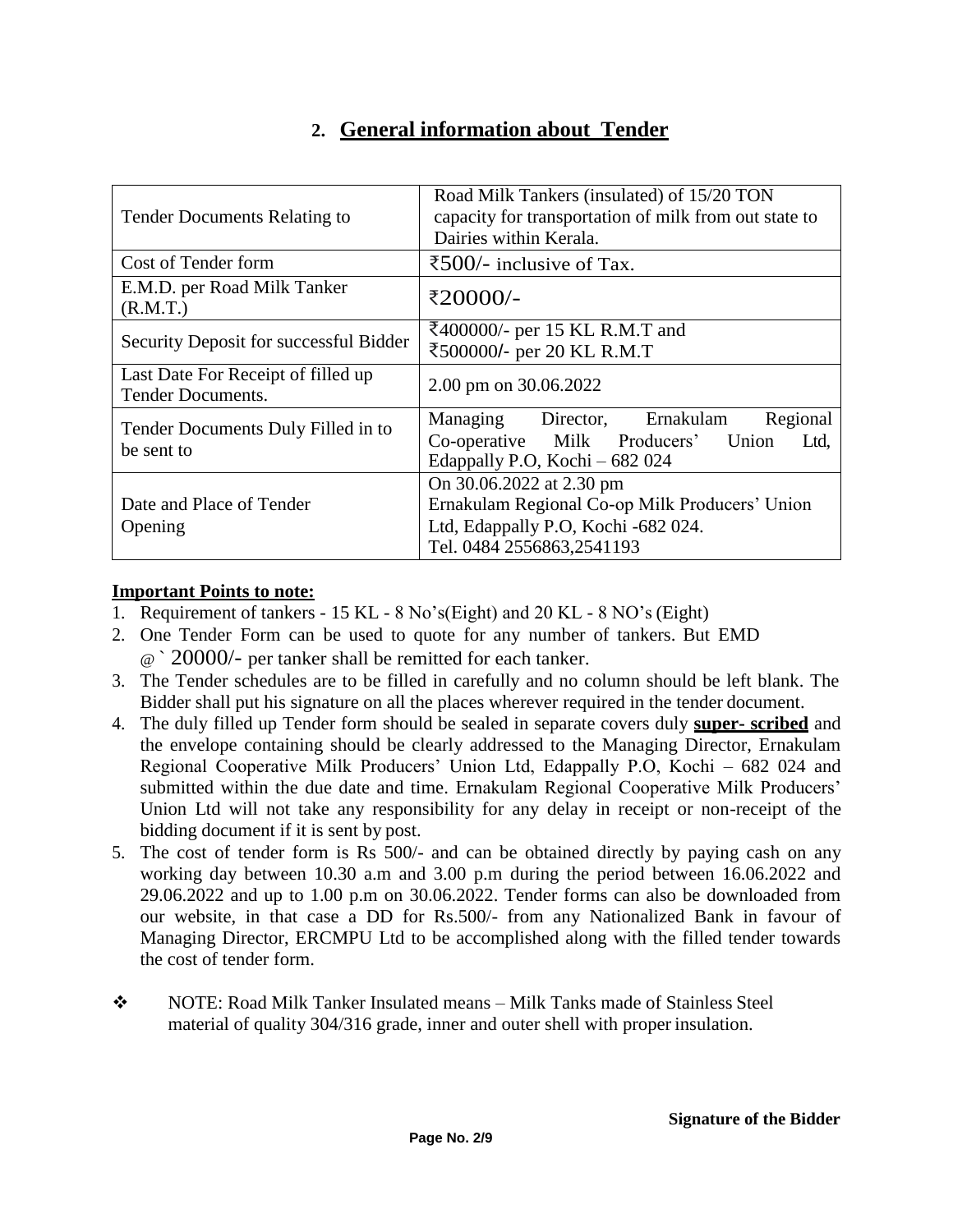#### **3. SCHEDULE I TECHNICAL DETAILS OF BIDDER**

#### **A. GENERAL information**

| Registered Name of the Bidder                                                          |                                                                          |  |  |  |
|----------------------------------------------------------------------------------------|--------------------------------------------------------------------------|--|--|--|
| <b>Registered Address</b>                                                              |                                                                          |  |  |  |
| Address for all communications with<br>regard to this Tender (Full postal<br>Address.) |                                                                          |  |  |  |
| Name/Names of persons who are<br>to be contacted regarding this Tender.                |                                                                          |  |  |  |
| Nature of the firm (Tick)                                                              | Joint Stock Co/ Partnership/Sole Proprietor                              |  |  |  |
| Registration Number and details, if any.                                               |                                                                          |  |  |  |
| Telephone No.                                                                          |                                                                          |  |  |  |
| E-mail ID, if any                                                                      |                                                                          |  |  |  |
| EPF Registration Number, if any                                                        |                                                                          |  |  |  |
| ESI Registration Number, if any                                                        |                                                                          |  |  |  |
| Copy of ID proof                                                                       | Election Commission's ID Card / Driving License/<br>Passport/Aadhar Card |  |  |  |

#### **B. Present Status of the Bidder:**

| Past Experience in the field (List Work)<br>Order details – Date & No, Hired by,<br>Tankers offered etc.), if any                   |                           |
|-------------------------------------------------------------------------------------------------------------------------------------|---------------------------|
| Whether the bidder got any tender in other<br>Unions and failed to properly operate the<br>Milk Tanker. If so, furnish the details. |                           |
| Total No. of Vehicles offered.                                                                                                      | $15 \text{ TON}$ , 20 TON |
| Reference $-$ to verify past experience                                                                                             |                           |

I understand that if the details given are found to be false, tender will be rejected and the EMD will be forfeited.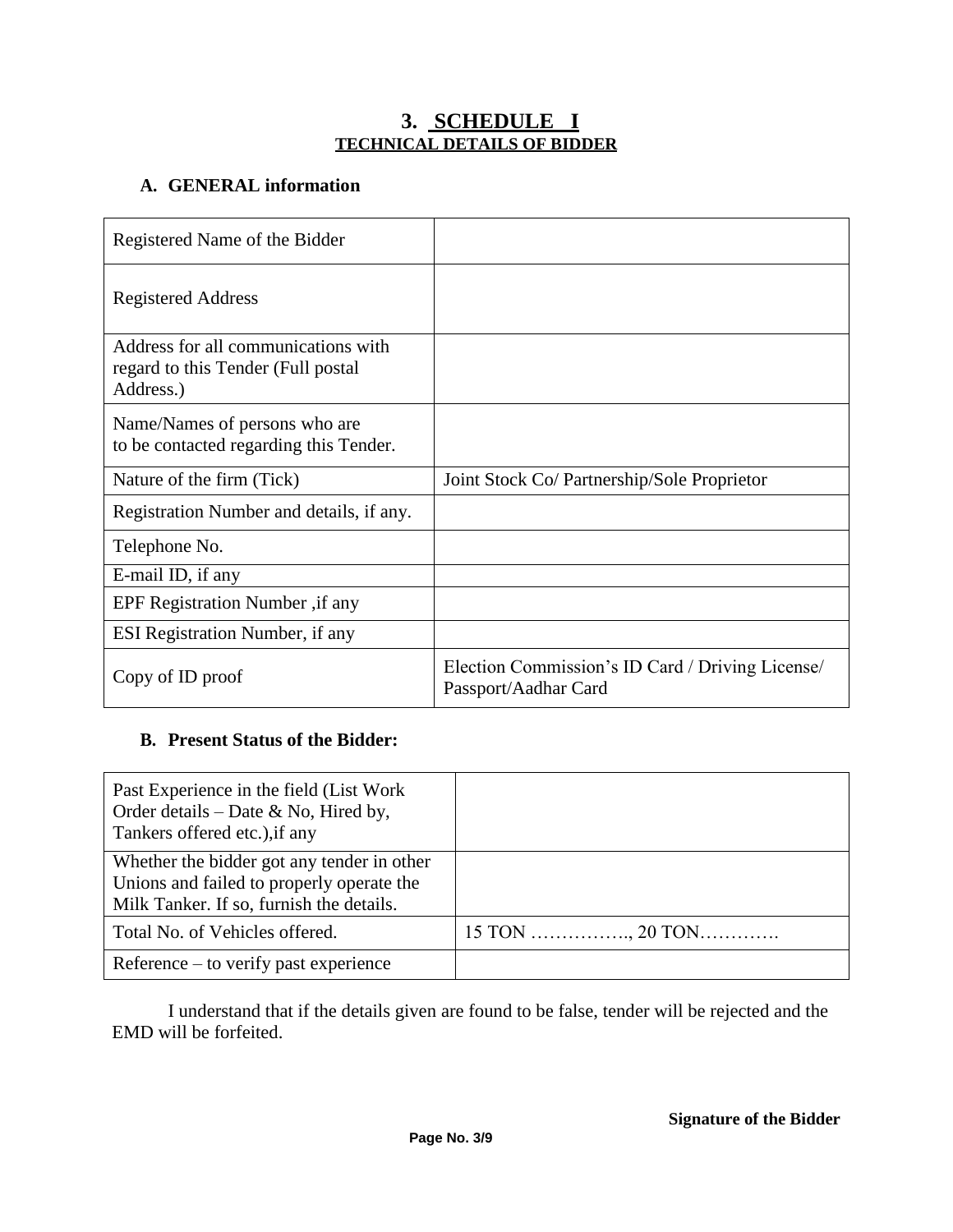### **5. GENERAL & SPECIAL CONDITIONS OF TENDER**

- 1. ERCMPU shall not accept any variations in conditions stipulated in the Tender.
- 2. The tender shall be accompanied by an EMD @ Rs. 20000.00 per R.M.T by DD from a nationalized bank in favour of Managing Director, ERCMPU payable at Ernakulam. DD shall be attached along with the tender.
- 3. EMD will be refunded to unsuccessful bidder by crossed cheque as soon as possible after the tender is finalized. If the bidder, for any reason, withdraws from the tender process, the Managing Director, Ernakulam Regional Co-operative Milk Producers' Union Ltd (ERCMPU) reserves the right to forfeit the EMD.
- 4. The tender shall be submitted in a sealed envelope addressed to Managing Director, Ernakulam Regional Coop Milk Producers' Union Ltd, Edappally, Kochi 682 024.
- 5. The bidder shall submit a copy of his *identity proof* which can be Aadhar card, Driving Licence, and Passport along with the tender
- 6. All Photostat copies of the documents, submitted by the tenderer along with the tender, shall be *self-attested* true copies.
- 7. The R.C. Books of the R.M.Ts shall be in the name of the successful Bidder.
	- (A) If they are in any partnership, they shall enclose the self-attested copy of the deed/agreement for a minimum period of four years from the date of entering into agreement, from the partner stating his willingness to use the R.M.T.s for the purpose of ERCMPU Ltd which is mentioned in tender notified.
	- B) If the vehicle belongs to different owner, the successful bidder shall submit the self attested copy of deed / agreement for a minimum period of four years from the date of
	- entering into agreement from the registered owner of the vehicle stating his willingness to use the R.M.T.s for the purpose of ERCMPU Ltd. which is mentioned in tender notified.
- 8. The R.M.Ts shall be in road worthy condition and lesser than 10 years old as on 30.06.2022. However, if the bidder does not have RMTs with less than 10 years of age at the time of starting the contract work, he/she can operate the old RMTs in his possession at that point of time. Successful bidders in such cases will be given three months time to produce RMTs with lesser than 10 years of age as on 30.06.2022, subject to the conditions that he shall commence the milk transportation operation using the RMTs in his possession. After three months ERCMPU will be paying 5% less hire charges per trip for a period of further three months, beyond which such vehicle will not permitted for operation.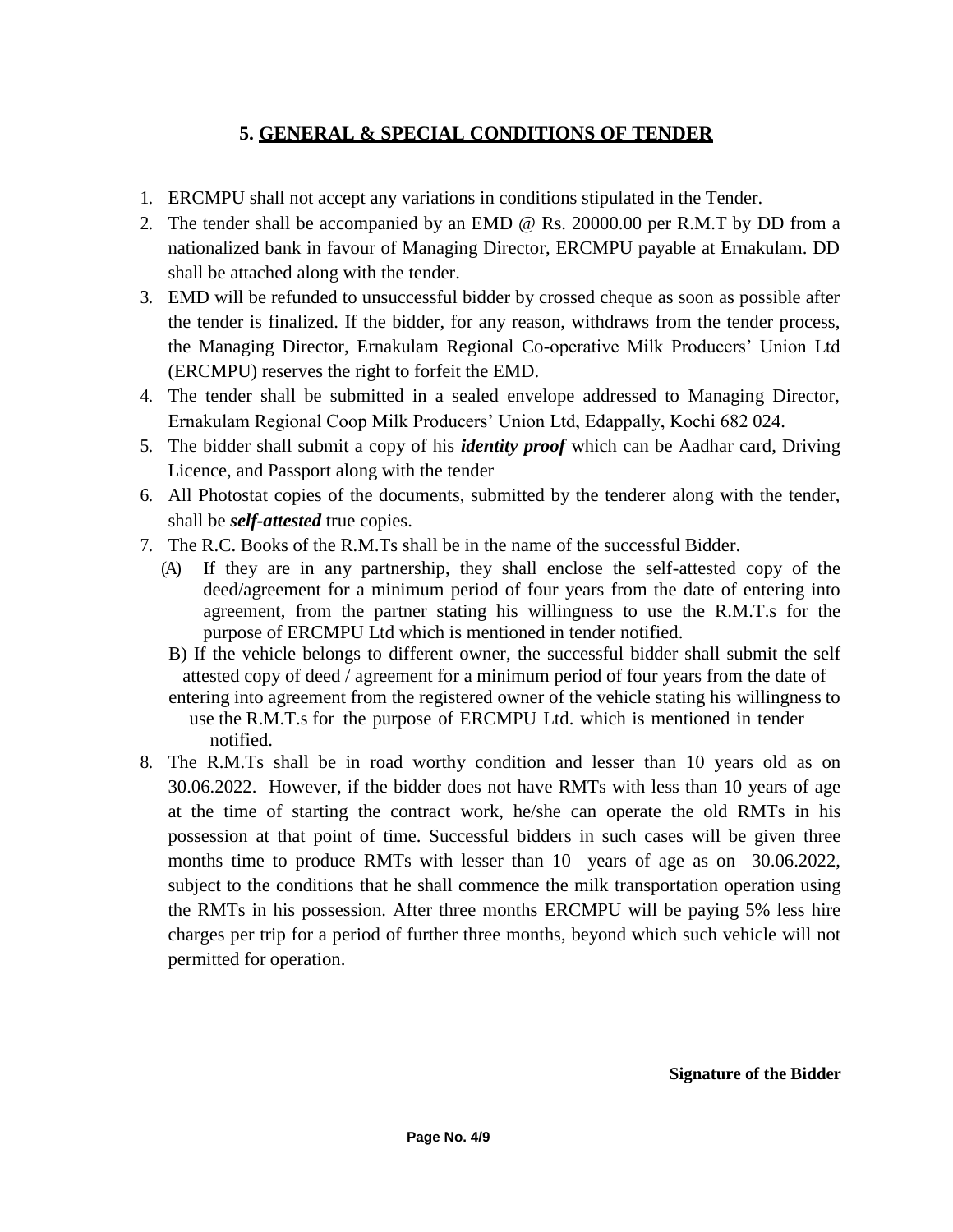- 9. The bidder shall mention the number of R.M.Ts (both 15 KL  $\&$  20 KL) that can be spared for empanelling. Photocopies of RC Book with valid FC, IC, and Permit etc of the vehicles should be submitted before 30 days from the date of receipt of work order.
- 10. Milk production and requirement are highly seasonal in nature. The requirement of R.M.Ts for transportation of milk from dairies outside Kerala is variable since the milk production and requirement are unpredictable and are dependent on the monsoon and other factors over which ERCMPU has no control. Therefore, the Managing Director, ERCMPU/his authorized representative reserves the right to limit the engagement of empanelled R.M.Ts. at any point of time during the contract period as per the milk requirement position prevailing in ERCMPU.
- 11. Both the milk tanks of R.M.Ts. shall be adequately insulated to keep the milk without spoilage and the temperature rise limit shall be less than  $0.5^{\circ}$  C in 12 hours during transportation. RMTs shall have proper manhole and valve sealing mechanism as required by ERCMPU.
- 12. Milk is a highly perishable commodity and milk production is highly seasonal in nature. Therefore, the Managing Director, ERCMPU / his authorized representative reserves the right to limit the number of R.M.Ts to each contractor or to award the contract for all the vehicles quoted in the successful Tender.
- 13. The successful bidder shall execute an agreement with ERCMPU on appropriate stamp paper within 15 days from the date of issue of work order, agreeing to various conditions required for the safe transportation of milk which is a highly perishable food commodity. Each successful bidder shall furnish a DD / Bank Guarantee from a Nationalized Bank at the rate of Rs 4.00 lakh per 15 KL Tanker and Rs. 5.00 lakh per 20 KL Tanker as security deposit to ERCMPU.
- 14. Road Milk Tankers are subject to inspection by the Managing Director, Ernakulam Regional Coop Milk Producers' ERCMPU Ltd or by his authorized representative at any time. Maximum time allowed for producing the vehicle by the successful bidder is 30 days from the date of receipt of Work Order. At the time of production of vehicle if any defects are noticed the same will have to be noted by the bidder and got rectified. The defective vehicle if engaged by ERCMPU, will be paid 5% less per trip, for a period of 90 days and beyond which such vehicle will not be permitted for operation.
- 15. Subsequently also, if the R.M.Ts. provided by the Contractor is in bad condition/found to be unsatisfactory, it shall be disengaged and the successful bidder shall make immediate alternative arrangement for milk transportation so as to avoid any dislocation to ERCMPU's activities.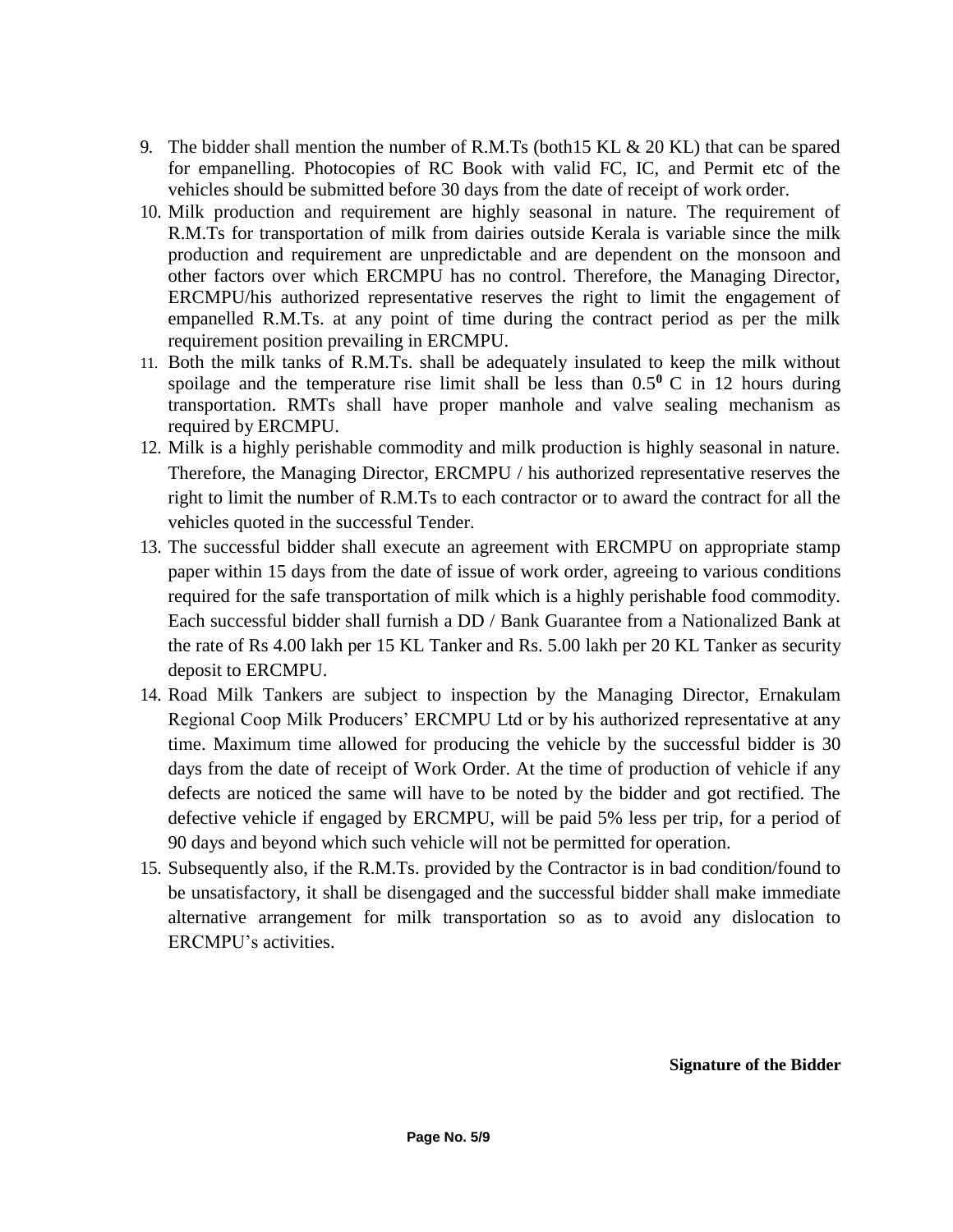- 16. Cargo Insurance will be Contractor's responsibility. The loss sustained to ERCMPU on account of spoilage of milk due to delays in transportation, variance in quality/quantity of milk transported and other damages occurring to the property of ERCMPU, the seller Dairy etc due to the negligence of contractor or his crew, will be recovered from the contractor. Again, the entire amount found due to ERCMPU under or by virtue of these presents shall be recoverable from the contractor. The contractor shall take proper insurance to cover all probable risk pertaining to the subject matter of this work.
- 17. The period of contract for milk transportation from outstate Dairies to the Dairies of ERCMPU, will be **three** years (with a provision to extend by another six months).The bidder shall quote the Running Kilometer (RKM) rates which shall include all operating direct and indirect expenses, toll charges (Incurred in Kerala, Karnataka, Tamil Nadu, Pondicherry, Andrapradesh and Maharashtra), permit charges, wages, insurance (including Cargo insurance) etc. for transporting 15 KL and 20 KL of milk between Dairies outside Kerala and Dairies of ERCMPU. In working out the rate to be quoted the bidder shall consider the diesel price as Rs. 97.32 per liter, the average retail price of ordinary grade diesel prevailing in Kochi during second fortnight of May 2022. The rates quoted will remain firm throughout the period of contract (including the extended period) except that contract rate will be adjusted for any variations in the price of diesel for any increase/decrease in the price of diesel from the basic rate of this tender notice Rs. 97.32/- (Average retail price of ordinary grade diesel prevailing in Kochi, during second fortnight of May 2022). For increase/decrease in rate for 15 KL R.M.Ts the mileage will be calculated  $\omega$  4 KM/Lit of diesel and for 20 KL R.M.Ts the mileage will be calculated  $\omega$ 3.5 KM/Lit of diesel and price applicable in Kochi will be the basis. If the performance is found satisfactory during above contract period, contract may be extended, on mutual consent, for another period with the same terms and conditions.
- 18. The successful bidder shall operate R.M.Ts. as per ERCMPU's time schedule applicable for each route. The maximum permissible running time (in hrs) for R.M.Ts. between two points shall be the distance divided by 25. R.M.Ts. are required to operate in the shortest possible motorable route as ascertained by ERCMPU. In case of any dispute in the route distance, the Dairies will carry out re-verification of distance, if found necessary by ERCMPU. In case of the actual running time exceeding the allowed time, ERCMPU is at liberty to impose a fine @ Rs. 250/- per hour to compensate the loss to ERCMPU on account of quality deterioration. However, ERCMPU may consider the requests of the contractor for allowing grace time up to 5 hours, if the delay is proved to be due to breakdown or any unavoidable roadblock.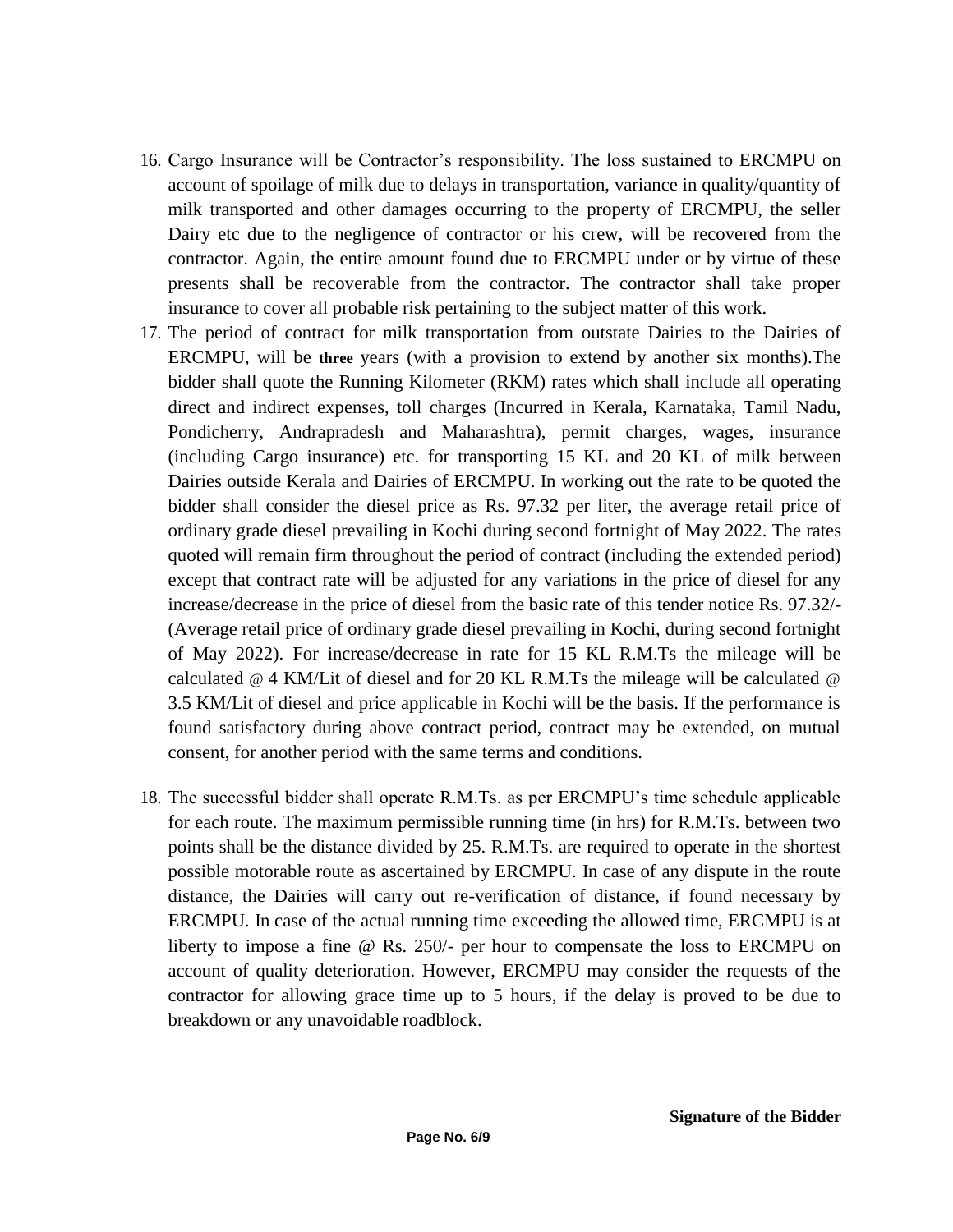- 19. The routes on which the R.M.Ts. are liable to be changed as and when required by ERCMPU. The rate per RKM indicated in the work order issued to the successful bidder will be applicable for all the routes on which his R.M.Ts. are engaged. In case of exigencies, ERCMPU may require the contractor to carry Milk from the Dairies of ERCMPU to the Dairies outside Kerala and it will be bounden duty of the contractor to follow the directions of ERCMPU in this regard. The transportation rate and other terms and conditions of such trips will be same as that of normal routine operations. ERCMPU shall have the right to insist the contractor for fixing necessary gadgets in R.M.Ts. for tracking its movement.
- 20. In emergency situation the fuel (diesel) will be arranged by ERCMPU and the amount will be recovered along with the service charges decided by the ERCMPU from the contractor's bill.
- 21. R.M.Ts shall be used for the purpose of Milk transport of ERCMPU LTD. However, the contractor shall carry any material as and when required by ERCMPU. No person other than the driver, attendant and the authorized employee of ERCMPU shall be allowed to travel in the RMTs.
- 22. Fortnightly payment for the transport bills will be made before the end of subsequent fortnight provided the bills are submitted in full within the five days of the completion of the fortnight. All applicable statutory deductions will be made from the Bill.
- 23. The R.M.Ts. shall be ready for operation for the entire period of contract other than for F.C. repairs for which a maximum of 15 days can be allowed on the basis of advance requests of Contractors. Advance requests seeking permission to garage the R.M.T. for a period up to 15 days for carrying out fitness certificate job will be considered only if the requests are received at least 30 days in advance. For delays beyond fifteen days/ any other days during the contract period (other than the 15 days for FC works), contractor will be charged at the rate of Rs. 500.00 per day in addition to additional cost incurred by ERCMPU, if the reason is not genuine. Genuinity will be decided by the Dairy Manager and his decision will be final and binding on the parties.
- 24. If` the Successful Bidder (Contractor) has to change the vehicle on account of any unforeseen circumstances, with prior permission, he shall provide replacement within a period of two days. Failing which, alternate arrangements will be made at the risk and cost of the contractor. The contractor will be responsible for all the loss and damage caused to ERCMPU in this regard. In such cases, ERCMPU will be entitled to recover the said losses, as far as possible, from the amounts due to the contractor from ERCMPU or from the security deposit submitted by him.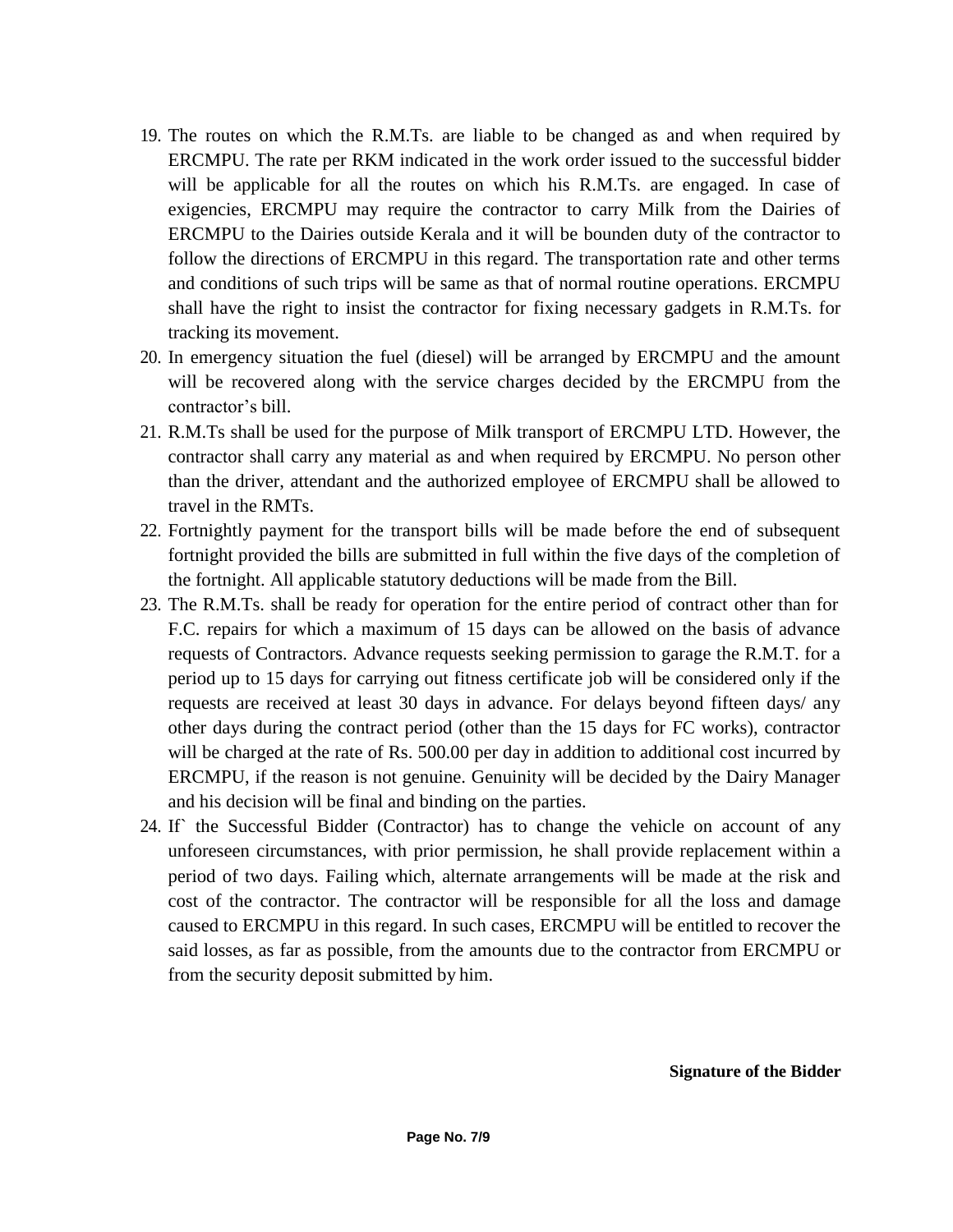- 25. In the event of accident/breakdown in route, it is the responsibility of the successful bidder (contractor) to make alternative arrangements to decant milk from R.M.Ts. and transport milk safely to the dairy plants of ERCMPU. Failing which, ERCMPU will make alternate arrangements for the transportation of milk at the risk and cost of the contractor and all loss and damages caused to ERCMPU will be recovered from the Contractor.
- 26. Bidders who have been awarded with the contract of transport of milk shall not involve in the sale of milk or milk products either directly or indirectly.
- 27. The Successful bidder (contractor) will take nominal membership in ERCMPU. In the event of any dispute the provisions of the Kerala Co-operative Societies Act will apply.
- 28. Courts situated in Ernakulam alone shall have jurisdiction to entertain the disputes, which are not coming under the purview of the Kerala Co-operative Societies Act.
- 29. The Successful bidder (contractor) shall cover the employees engaged by him under EPF Scheme, ESI Act, Welfare Boards etc. There will be no Employer – Employee relationship between the employees engaged by the Contractor and ERCMPU. Registration Number and date for the employees working under the control of the successful bidder (contractor) shall be mentioned in the transportation bill. The contractor shall make prompt payment of the amounts payable to the statutory authorities like EPF and ESI in respect of the employees engaged by him for the subject work. Under any circumstances, if ERCMPU Ltd. is made liable to pay any amount to any statutory authorities like ESI, PF and Income tax etc due to any act or omission on the part of contractor with respect to the compliance of any statutes related with the works in subject matter of this tender notice, if any fines, damages or penalty imposed by any of the statutory authorities in the above matter should be recovered from the amount due to him, including security deposit.

If the contractor does not have EPF/ESI Registration, deductions as per these Acts will be made by ERCMPU from out of the amounts due to him. The Contractor shall ensure that the crew engaged shall follow the dress code suggested by ERCMPU and the various personal hygiene standards suggested in the Food Safety and Standards Act. The contractor should take registration from FSSAI for transportation of Milk by his R.M.T.

30. The Managing Director, ERCMPU reserves the right to add, subtract, modify, withdraw, any terms and conditions, accept or reject all tenders or any tender and retender or cancel the tender without assigning any reasons thereof.